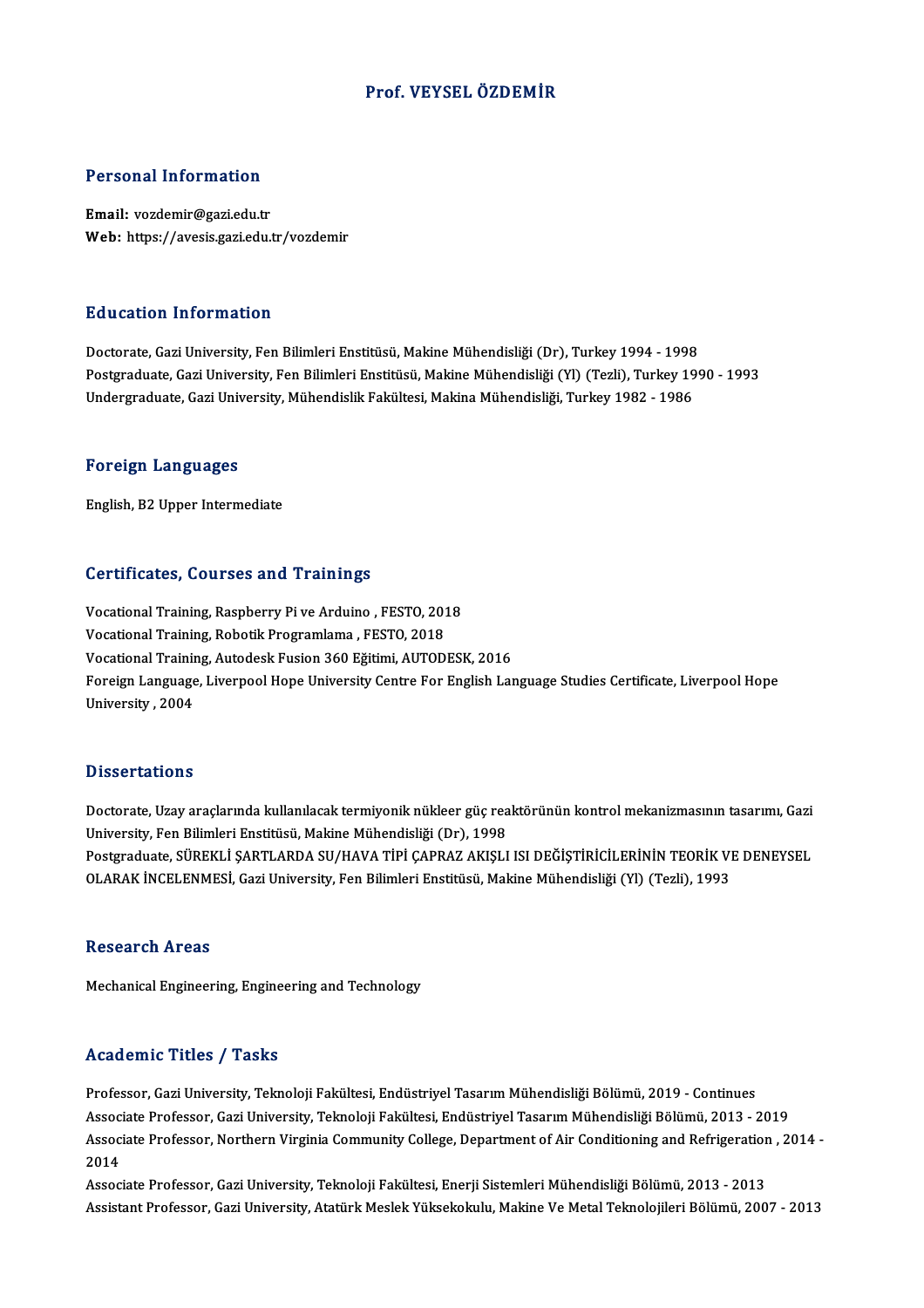Assistant Professor, Georgia State University, Middle East Institute, 2010 - 2010<br>Assistant Professor, Georgia State University, Middle East Institute, 2010 - 2010 Assistant Professor, Gazi University, Mühendislik Fakültesi, Makine Mühendisliği Bölümü, 2003 - 2007<br>Assistant Professor, Liverpool Hope, 2004 - 2004 Assistant Professor, Georgia State University, Midd<br>Assistant Professor, Gazi University, Mühendislik F<br>Assistant Professor, Liverpool Hope, 2004 - 2004<br>Assistant Professor, Alsonau University, Mühandis Assistant Professor, Gazi University, Mühendislik Fakültesi, Makine Mühendisliği Bölümü, 2003 - 2007<br>Assistant Professor, Liverpool Hope, 2004 - 2004<br>Assistant Professor, Aksaray University, Mühendislik Fakültesi, Makine M Assistant Professor, Liverpool Hope, 2004 - 2004<br>Assistant Professor, Aksaray University, Mühendislik Fakültesi, Makine Mühendisliği Bölümü, 1999 - 2003<br>Research Assistant, Gazi University, Fen Bilimleri Enstitüsü, Makine

# Research Assistant, Gazi University, Fen Bilimleri Enstitüsü, Makine Mühendisliği (Yl) (Tezli), 1990 - 1999<br>Academic and Administrative Experience

Director ofVocationalSchool,GaziUniversity,OstimMeslekYüksekokulu,2016 -2020 Director of Vocational School, Gazi University, Gazi Meslek Yüksekokulu, 2016 - 2020 Director of Vocational School, Gazi University, Atatürk Meslek Yüksekokulu, 2016 - 2020 Director of Vocational School, Gazi University, Gazi Meslek Yüksekokulu, 2016 - 2020<br>Director of Vocational School, Gazi University, Atatürk Meslek Yüksekokulu, 2016 - 2020<br>Director of Vocational School, Gazi University, U Director of Vocational School, Gazi University, Atatürk Meslek Yüksekokulu, 2016 - 2020<br>Director of Vocational School, Gazi University, Uzaktan Eğitim Meslek Yüksekokulu, 2016 - 2020<br>Director of Vocational School, Gazi Uni Director of Vocational School, Gazi University, Uzaktan Eğitim Meslek Yüksekokulu, 2016 - 2020<br>Director of Vocational School, Gazi University, Teknik Bilimler Meslek Yüksekokulu, 2016 - 2020<br>Manager of Research and Applica Director of Vocational School, Gazi University, Teknik Bilimler Meslek Yüksekokulu, 2016 - 2020<br>Manager of Research and Application Center, Gazi University, Teknoloji Transferi Uygulama ve A<br>2017<br>Gazi University, Atatürk M Manager of Research and Application Center, Gazi Univers:<br>2017<br>Gazi University, Atatürk Meslek Yüksekokulu, 2012 - 2014<br>Hitit University, Mühandielik Fakültesi, Endüstri Mühandiel

2017<br>Gazi University, Atatürk Meslek Yüksekokulu, 2012 - 2014<br>Hitit University, Mühendislik Fakültesi, Endüstri Mühendisliği Bölümü, 2005 - 2006<br>Akaanay University, Mühendislik Fakültesi, Makine Mühendisliği Bölümü, 1999 -Gazi University, Atatürk Meslek Yüksekokulu, 2012 - 2014<br>Hitit University, Mühendislik Fakültesi, Endüstri Mühendisliği Bölümü, 2005 - 2006<br>Aksaray University, Mühendislik Fakültesi, Makine Mühendisliği Bölümü, 1999 - 2002 Aksaray University, Mühendislik Fakültesi, Makine Mühendisliği Bölümü, 1999 - 2002<br>Courses

Courses<br>İLERİ EKOLOJİK ENDÜSTRİYEL TASARIM, Postgraduate, 2018 - 2019, 2019 - 2020, 2020 - 2021, 2021 - 2022, 2022 -<br>2022 **2021**<br>ILERI<br>2023

# Advising Theses

Advising Theses<br>ÖZDEMİR V., Aerodynamıc Rım Desıgn Wıth Bıomımetıc Approach And A Practıce, Postgraduate, M.TAHİR(Student),<br>2020 11471<br>ÖZDEI<br>2020 ÖZDEMİR V., Aerodynamıc Rım Desıgn With Biomimetic Approach And A Practice, Postgraduate<br>2020<br>ÖZDEMİR V., Design Of Acoustic Release System, Postgraduate, E.HELVACILAR(Student), 2019<br>ÖZDEMİR V., Pus Stan Design Within The

2020<br>ÖZDEMİR V., Desıgn Of Acoustic Release System, Postgraduate, E.HELVACILAR(Student), 2019<br>ÖZDEMİR V., Bus Stop Design Within The Scope Of Universal Design Approach, Postgraduate, S.DEMİR(Student), 2019<br>ÖZDEMİR V., Inve ÖZDEMİR V., Design Of Acoustic Release System, Postgraduate, E.HELVACILAR(Student), 2019<br>ÖZDEMİR V., Bus Stop Design Within The Scope Of Universal Design Approach, Postgraduate, S.DEMİR(Stud<br>ÖZDEMİR V., Investigated for us ÖZDEMİR V., Investigated for used sprinkler in fire fighting systems and numerical modeling, Postgraduate, Y.YASİN(Student), 2013 ÖZDEMİR V., Investigated for used sprinkler in fire fighting systems and numerical modeling, Postgraduate,<br>Y.YASİN(Student), 2013<br>ÖZDEMİR V., Akış özelliklerinin ejektör üzerindeki etkisinin incelenmesi, Postgraduate, H.AR

Y.YASİN(Student), 2013<br>ÖZDEMİR V., Akış özelliklerinin ejektör üzerindeki etkisinin incelenmesi, Postgraduate, H.ARTAR(Student)<br>ÖZDEMİR V., AN INVESTIGATION ON EJECTOR EFFECTS OF THE FLOW CHARACTERISTICS, Postgraduate,<br>H A ÖZDEMİR V., Akış özellikle<br>ÖZDEMİR V., AN INVESTI(<br>H.ARTAR(Student), 2010<br>ÖZDEMİR V., Trafikteki sü ÖZDEMİR V., AN INVESTIGATION ON EJECTOR EFFECTS OF THE FLOW CHARACTERISTICS, Postgraduate,<br>H.ARTAR(Student), 2010<br>ÖZDEMİR V., Trafikteki sürücü görüş alanlarının incelenmesi ve iyileştirilmesi, Postgraduate, M.KILIÇ(Studen

H.ARTAR(Student), 2010<br>ÖZDEMİR V., Trafikteki sürücü görüş alanlarının incelenmesi ve iyileştirilmesi, Postgraduate, M.KILIÇ(Student),<br>ÖZDEMİR V., TRAFFIC\'S FIELD OF VIEW OF THE DRIVER INVESTIGATION AND IMPROVEMENT, Postg ÖZDEMİR V., Trafikteki s<br>ÖZDEMİR V., TRAFFIC\'S<br>M.KILIÇ(Student), 2010<br>ÖZDEMİR V., Ayruna Birl ÖZDEMİR V., TRAFFIC\'S FIELD OF VIEW OF THE DRIVER INVESTIGATION AND IMPROVEMENT, Postgraduate,<br>M.KILIÇ(Student), 2010<br>ÖZDEMİR V.. Avrupa Birliği'ne giris sürecinde trafik kazalarının azaltılması icin Türkive'nin gelistire

politikaları,Postgraduate,A.AYDOĞDU(Student),2006 ÖZDEMİR V., Avrupa Birliği'ne giriş sürecinde trafik kazalarının azaltılması için Türkiye'nin geliştireceği ulaşım ve en<br>politikaları, Postgraduate, A.AYDOĞDU(Student), 2006<br>ÖZDEMİR V., Jandarma Genel Komutanlığı personeli

politik<br>ÖZDEl<br>2004

# Articles Published in Journals That Entered SCI, SSCI and AHCI Indexes

I. Additive manufacturing of carbon fiber reinforced plastic composites by fused deposition modelling: effect of fiber content and process parameters on mechanical properties<br>effect of fiber content and process parameters on mechanical properties<br>SEZER H K EREN O RÖRKLÜHR ÖZDEMİR V Additive manufacturing of carbon fiber rein<br>effect of fiber content and process paramet<br>SEZER H. K. , EREN 0., BÖRKLÜ H. R. , ÖZDEMİR V.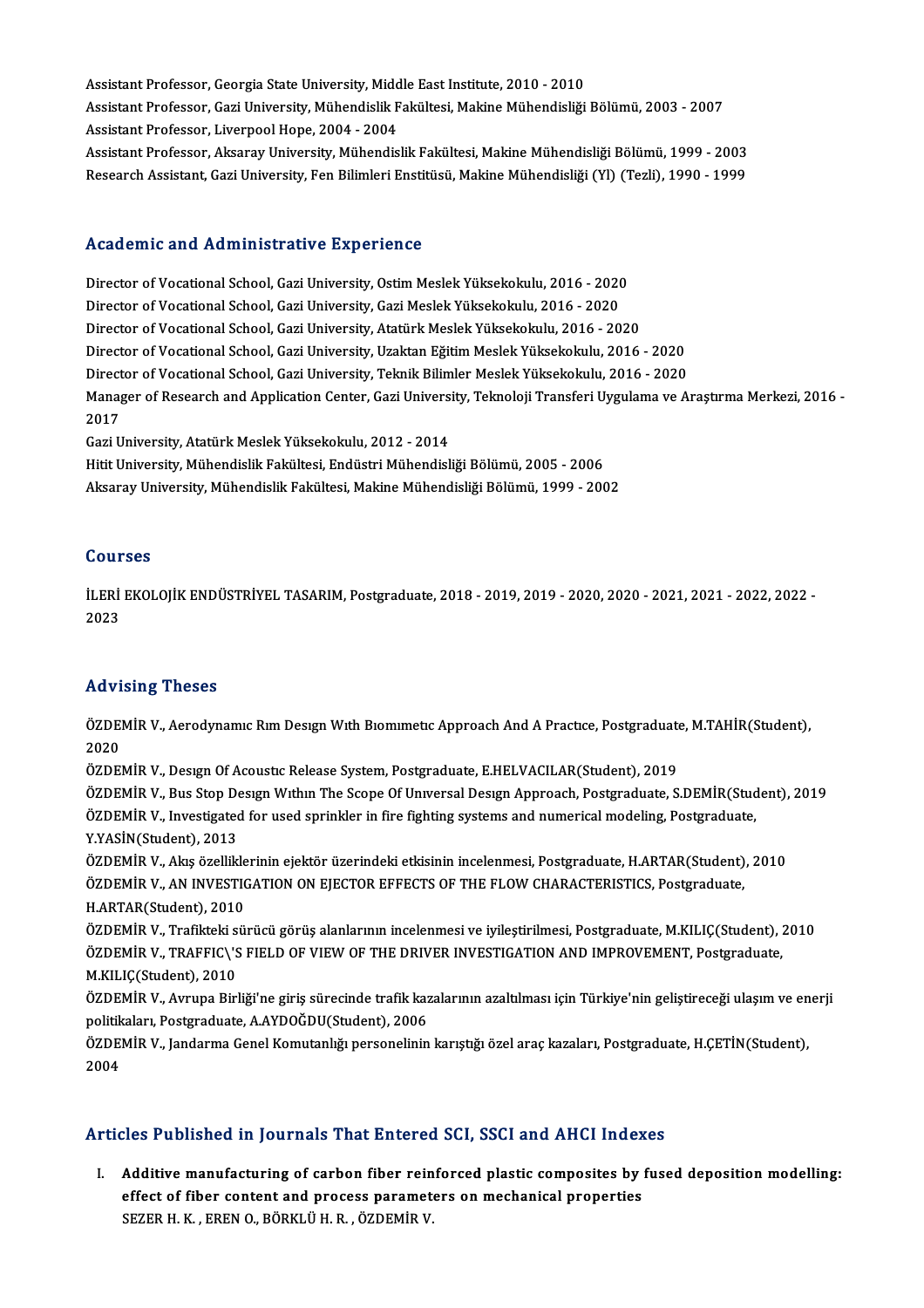JOURNAL OF THE FACULTY OF ENGINEERING AND ARCHITECTURE OF GAZI UNIVERSITY, vol.34, no.2, pp.664-674,<br>2019 (Journal Indoved in SCI) **JOURNAL OF THE FACULTY OF<br>2019 (Journal Indexed in SCI)**<br>Poveloning of dual iungtion I . JOURNAL OF THE FACULTY OF ENGINEERING AND ARCHITECTURE OF GAZI UNIVERSITY, vol.34, no.2, pp.<br>2019 (Journal Indexed in SCI)<br>II. Developing of dual junction GaInP/GaAs solar cell devices: effects of different metal conta

- 2019 (Journal Indexed in SCI)<br>Developing of dual junction GaInP/GaAs solar cell devices:<br>Ataser T., Akın Sönmez N., Özen Y., Özdemir V., Zeybek O., Özçelik S.<br>OPTICAL AND QUANTUM ELECTRONICS, val 50, 2018 (Journal Inde Developing of dual junction GaInP/GaAs solar cell devices: effects of<br>Ataser T., Akın Sönmez N., Özen Y., Özdemir V., Zeybek O., Özçelik S.<br>OPTICAL AND QUANTUM ELECTRONICS, vol.50, 2018 (Journal Indexed in SCI)<br>The effect Ataser T., Akın Sönmez N., Özen Y., Özdemir V., Zeybek O., Özçelik S.<br>OPTICAL AND QUANTUM ELECTRONICS, vol.50, 2018 (Journal Indexed in SCI)<br>III. The effect of martensitic phase transition from cubic to tetragonal on the p
- OPTICAL AND QUANTUM ELECTRONICS, vol.50, 2018 (Journal Indexed in SCI)<br>The effect of martensitic phase transition from cubic to tetragonal on<br>superconductor<br>Tutuncu H. M. , Uzunok H. Y. , Srivastava G. P. , ÖZDEMİR V., UĞU The effect of martensitic phase transition from cubic to tetr<br>superconductor<br>Tutuncu H. M. , Uzunok H. Y. , Srivastava G. P. , ÖZDEMİR V., UĞUR G.<br>INTERMETALLICS vol 96 nn 25 22 2018 (Journal Indoved in SCI)

INTERMETALLICS, vol.96, pp.25-32, 2018 (Journal Indexed in SCI)

# Tutuncu H. M. , Uzunok H. Y. , Srivastava G. P. , ÖZDEMİR V., UĞUR G.<br>INTERMETALLICS, vol.96, pp.25-32, 2018 (Journal Indexed in SCI)<br>IV. Precision Irrigation System (PIS) Using Sensor Network Technology Integrated wit INTERMETAL<br>Precision Ir:<br>Application<br>ISIV M E SÖ Precision Irrigation System (PIS) Using Sensor Netwo<br>Application<br>IŞIK M. F. , SÖNMEZ Y., YILMAZ C., ÖZDEMİR V., YILMAZ E. N.<br>APPLIED SCIENCES BASEL, Yol 7, no.9, 2017 (Journal Indove Application<br>IŞIK M. F. , SÖNMEZ Y., YILMAZ C., ÖZDEMİR V., YILMAZ E. N.<br>APPLIED SCIENCES-BASEL, vol.7, no.9, 2017 (Journal Indexed in SCI)

IŞIK M. F. , SÖNMEZ Y., YILMAZ C., ÖZDEMİR V., YILMAZ<br>APPLIED SCIENCES-BASEL, vol.7, no.9, 2017 (Journal Intensity<br>V. A Future Projection of Turkey's Energy Intensity<br>ÖZDEMİR V. APPLIED SCI<br>**A Future P**i<br>ÖZDEMİR V.<br>ENERCY SQI A Future Projection of Turkey's Energy Intensity<br>ÖZDEMİR V.<br>ENERGY SOURCES PART B-ECONOMICS PLANNING AND POLICY, vol.9, no.1, pp.1-8, 2014 (Journal Indexed in SCI)<br>DETERMINATION OF TURKEY'S CARRONIZATION INDEX RASED ON RAS ÖZDEMİR V.<br>ENERGY SOURCES PART B-ECONOMICS PLANNING AND POLICY, vol.9, no.1, pp.1-8, 2014 (Journal Indexed in SC<br>VI. DETERMINATION OF TURKEY'S CARBONIZATION INDEX BASED ON BASIC ENERGY INDICATORS BY<br>ARTIEICIAL NEURAL N

ENERGY SOURCES PART B-ECONOMIC<br>DETERMINATION OF TURKEY'S C.<br>ARTIFICIAL NEURAL NETWORKS<br>ÖZDEMIR V <mark>DETERMIN.</mark><br>ARTIFICIAI<br>ÖZDEMİR V.<br>JOUPNAL OF ARTIFICIAL NEURAL NETWORKS<br>ÖZDEMİR V.<br>JOURNAL OF THE FACULTY OF ENGINEERING AND ARCHITECTURE OF GAZI UNIVERSITY, vol.26, no.1, pp.9-15,<br>2011 (Journal Indoved in SCI)

ÖZDEMİR V.<br>JOURNAL OF THE FACULTY OF<br>2011 (Journal Indexed in SCI)<br>Siring problem for a grees JOURNAL OF THE FACULTY OF ENGINEERING AND ARCHITECTURE OF GAZI UNIVERSITY, v<br>2011 (Journal Indexed in SCI)<br>VII. Sizing problem for a cross flow heat exchanger with wing-type vortex generator<br>KOTCIOČLU L CALISKAN S ÖZDEMIR

2011 (Journal Indexed in SCI)<br>VII. Sizing problem for a cross flow heat exchanger with wing-type vortex generator<br>KOTCİOĞLU İ., ÇALIŞKAN S., ÖZDEMİR V., BAŞKAYA Ş. Sizing problem for a cross flow heat exchanger with wing-type vortex generato<br>KOTClOĞLU İ., ÇALIŞKAN S., ÖZDEMİR V., BAŞKAYA Ş.<br>HEAT AND MASS TRANSFER, vol.45, no.10, pp.1239-1246, 2009 (Journal Indexed in SCI)<br>Temperature

# KOTCİOĞLU İ., ÇALIŞKAN S., ÖZDEMİR V., BAŞKAYA Ş.<br>HEAT AND MASS TRANSFER, vol.45, no.10, pp.1239-1246, 2009 (Journal Indexed in SCI)<br>VIII. Temperature prediction in a coal fired boiler with a fixed bed by fuzzy logic b HEAT ANI<br>Tempera<br>solution<br><sup>Piviloo</sup>lu Temperature prediction in a coal fired boiler v<br>solution<br>Biyikoglu A., Akcayol M. A. , ÖZDEMİR V., Sivrioglu M.<br>ENEPCY CONVERSION AND MANACEMENT vol.46 n solution<br>Biyikoglu A., Akcayol M. A. , ÖZDEMİR V., Sivrioglu M.<br>ENERGY CONVERSION AND MANAGEMENT, vol.46, no.1, pp.151-166, 2005 (Journal Indexed in SCI)

## Articles Published in Other Journals

rticles Published in Other Journals<br>I. Plastik Bir Su Isıtıcının Eko-Tasarım Stratejisine Göre Yaşam Döngüsü Analizi<br>TOPN ÖZDEMİR V. SAHİN İ TOP YABIBINDA IN DENGI<br>Plastik Bir Su Isiticinin Ek<br>TOP N., ÖZDEMİR V., ŞAHİN İ. Plastik Bir Su Isıtıcının Eko-Tasarım Stratejisine Göre Yaşam Döngüsü Analizi<br>TOP N., ÖZDEMİR V., ŞAHİN İ.<br>Selçuk-Teknik Dergisi, vol.19, no.3, pp.104-119, 2020 (Refereed Journals of Other Institutions)<br>The design of fatig TOP N., ÖZDEMIR V., ŞAHIN I.<br>Selçuk-Teknik Dergisi, vol.19, no.3, pp.104-119, 2020 (Refereed Journals of Other Institutions)<br>II. The design of fatigue strenght machine being one of the methods for determination the mechani

# Selçuk-Teknik Dergisi, vol.19, no.3, pp.104-119, 2020 (1)<br>The design of fatigue strenght machine being on<br>properties of the materials used in the industry<br>Sik A. Atak A. Youws C. Özdemir V. The design of fatigue strenght<br>properties of the materials use<br>Suk A., Atak A., Yavuz C., Özdemir V.<br>Journal of Scionce Part A. Engineer properties of the materials used in the industry<br>Şık A., Atak A., Yavuz C., Özdemir V.<br>Journal of Science Part A: Engineering and inovation, Gazi University, vol.5, no.2, pp.79-82, 2018 (Other Refereed<br>National Journals) Şık A., Atak A., Yavu<br>Journal of Science<br>National Journals)<br>Poromators Estin

# Journal of Science Part A: Engineering and inovation, Gazi University, vol.5, no.2, pp.79-82, 2018 (Other Refereed<br>National Journals)<br>III. Parameters Estimation of Linear, Quadratic and Exponential Models for Energy Demand National Journals)<br>Parameters Estimation of<br>by Using ABC Algorithm<br>ÖZDEN S. SÖNMEZ V. MAVİ Parameters Estimation of Linear, Quad<br>by Using ABC Algorithm<br>ÖZDEN S., SÖNMEZ Y., MAVİ A., ÖZDEMİR V.<br>International Journal of Electrical Electronic

ÖZDEN S., SÖNMEZ Y., MAVİ A., ÖZDEMİR V.

by Using ABC Algorithm<br>ÖZDEN S., SÖNMEZ Y., MAVİ A., ÖZDEMİR V.<br>International Journal of Electrical, Electronics and Data Communication, vol.6, no.6, pp.12-15, 2018 (Refereed International Journal of Electrical, Electronics and Data Communication, vol.6, no.6, pp.12-15, 2018 (Refereed<br>Journals of Other Institutions)<br>IV. Thermo-Mechanical modelling of friction stir spot welding and numerical sol

# Journals of Other Institutions)<br>Thermo-Mechanical modell<br>element method **Thermo-Mechanical me**<br>element method<br>Atak A., Şık A., Özdemir V.<br>International Journal of E

Atak A, Sık A, Özdemir V.

International Journal of Engineering and Applied Sciences (IJEAS), vol.5, no.2, pp.70-75, 2018 (Refereed Journals of Other Institutions)

V. Thermo-Mechanical Modeling of Friction Stir Spot Welding and Numerical Solution With The Finite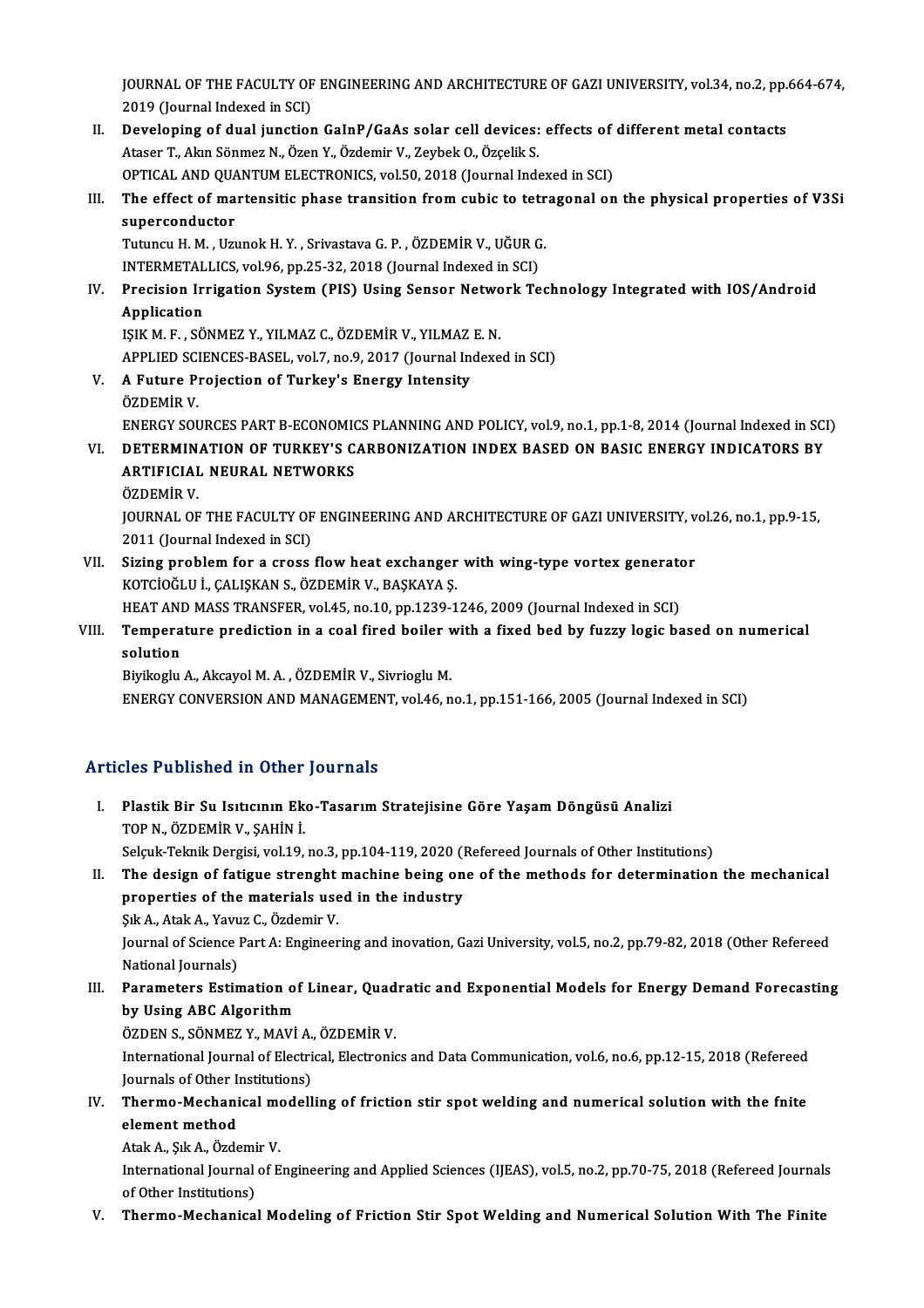Element Method

AtakA.,ŞıkA.,ÖzdemirV.

International Journal of Engineering and Applied Sciences, vol.5, no.2, pp.70-75, 2018 (Journal Indexed in ESCI)

- Atak A., Şık A., Özdemir V.<br>International Journal of Engineering and Applied Sciences, vol.5, no.2, pp.70-75, 20<br>VI. A Novel Conceptual Design of a Stairlift for Elderly and Disabled People International Journal of Engineering and Applied Science A Novel Conceptual Design of a Stairlift for Eld<br>BÖRKLÜH.R. , Bozbuğa F., SEZERH.K. , ÖZDEMİR V. Gazi University Journal of Science Part A: Engineering And Innovation, vol.5, no.1, pp.17-29, 2018 (Refereed BÖRKLÜ H. R., Bozbuğa F., SEZER H. K., ÖZDEMİR V. Journals of Other Institutions)
- VII. Topolojik nesnelerin FDM yöntemiyle üretimi", International Journal of 3D Printing Technologies<br>and Digital Industry Topolojik nesnelerin FDM yönt<br>and Digital Industry<br>Demir S., SEZER H. K. , ÖZDEMİR V.<br>International Journal of 2D Printing

International Journal of 3D Printing Technologies and Digital Industry, vol.2, pp.76-87, 2018 (Refereed Journals of Other Institutions) Demir S., SEZER H.<br>International Journ<br>Other Institutions)<br>The Design of Ea

VIII. The Design of Fatigue Strength Machine Being One of The Methods For Determining The Mechanical Other Institutions)<br>The Design of Fatigue Strength Machine Being One<br>Properties Of The Materials Used In The Industry<br>Sik A. Atak A. Yawur C. Ördemir V The Design of Fatigue Strength<br>Properties Of The Materials Us<br>Şık A., Atak A., Yavuz C., Özdemir V.<br>Ceri University Javunal of Ssiance I

Gazi University Journal of Science Part A: Engineering and Innovation, vol.5, no.2, pp.79-88, 2018 (Refereed Journals of Other Institutions) Sık A., Atak A., Yavuz C., Özdemir V.

IX. Conceptual Design of a New Buoy BÖRKLÜH.R. ,HELVACILARE.,ÖZDEMİRV. Gazi University Journal of Science Part A, vol.4, no.4, pp.125-143, 2017 (Other Refereed National Journals)

# Gazi University Journal of Science Part A, vol.4, no.4, pp.125-145, 2017 (Ut<br>Refereed Congress / Symposium Publications in Proceedings

- Efereed Congress / Symposium Publication<br>I. Universal Design Implementations in Turkey I. Universal Design Implementations in Turkey<br>DEMİR S., ÖZDEMİR V. Universal Design Implementations in Turkey<br>DEMİR S., ÖZDEMİR V.<br>3'xxrd International Symposium on Industrial Design Engineering (ISIDE 2018), 22 - 24 November 2018, pp.412-<br>419 **DEM**<br>3'xxi<br>418 3'xxrd International Symposium on Industrial D<br>418<br>II. Asetalin Patlama Etkilerinin Modellenmesi<br>CETINYOVUS S ÖZDEMİR V
- 418<br>II. Asetalin Patlama Etkilerinin Modellenmesi<br>CETİNYOKUS S., ÖZDEMİR V. ULUSLARARASI KATILIMLI VII. POLİMER BİLİM VE TEKNOLOJİ KONGRESİ, 9 - 12 September 2018, pp.423
- III. Sürtünme karıştırma nokta kaynağı (SKNK) yöntemiyle otomotiv sektöründe kullanılan Magnezyum ULUSLARARASI KATILIMLI VII. POLİMER BİLİM VE TEKNOLOJİ KONGRESİ, 9 - 12 September 2018, pp.423<br>Sürtünme karıştırma nokta kaynağı (SKNK) yöntemiyle otomotiv sektöründe kullanılan Magnezy<br>alaşımlarının birleştirilmesi [Joini Sürtünme karıştırma nokta kaynağı<br>alaşımlarının birleştirilmesi [Joining<br>method used in automotive sector]<br>ATAK A. SIK A. ÖZDEMİP V alaşımlarının birleştirilm<br>method used in automoti<br>ATAK A., ŞIK A., ÖZDEMİR V.<br><sup>Oth International Automotiv.</sup> method used in automotive sector]<br>ATAK A., ŞIK A., ÖZDEMİR V.<br>9th International Automotive Technologies Congress OTEKON 2018, Bursa, Turkey, 7 - 08 May 2018, pp.1225-<br>1234

ATAK<br>9th In<br>1234<br>Sürtü 9th International Automotive Technologies Congress OTEKON 2018, Bursa, Turkey, 7 - 08 May 2018, pp.12<br>1234<br>IV. Sürtünme Karıştırma Nokta Kaynağı Yöntemi İle Otomotiv Sektöründe Kullanılan Magnezyum<br>Alasımlarının Birlestiri

# 1234<br>IV. Sürtünme Karıştırma Nokta Kaynağı Yöntemi İle Otomotiv Sektöründe Kullanılan Magnezyum<br>Alaşımlarının Birleştirilmesi

ATAKA.,ŞIKA.,ÖZDEMİRV.

Alaşımlarının Birleştirilmesi<br>ATAK A., ŞIK A., ÖZDEMİR V.<br>Sürtünme Karıştırma Nokta Kaynağı Yöntemi İle Otomotiv Sektöründe Kullanılan Magnezyum Alaşımlarının<br>Pirlestirilmesi, Purse, Turkev, 7., 08 May 2019 ATAK A., ŞIK A., ÖZDEMİR V.<br>Sürtünme Karıştırma Nokta Kaynağı Yöntemi İle<br>Birleştirilmesi, Bursa, Turkey, 7 - 08 May 2018<br>Tanalajik Nesnalanin EDM Yöntemiyle Üre Birleştirilmesi, Bursa, Turkey, 7 - 08 May 2018

- V. Topolojik Nesnelerin FDM Yöntemiyle Üretimi<br>DEMİR S., SEZER H. K., ÖZDEMİR V. Topolojik Nesnelerin FDM Yöntemiyle Üretimi<br>DEMİR S., SEZER H. K. , ÖZDEMİR V.<br>3'rd International Congress on 3D Printing (Additive Manufacturing)Technologies and Digital Industry, Antalya,<br>Turkay, 19 Anril 2018, ...21 Anr DEMİR S., SEZER H. K. , ÖZDEMİR V.<br>3'rd International Congress on 3D Prir<br>Turkey, 19 April 2018 - 21 April 2019<br>Yoni bir olektrikli tıras mekinesini 3'rd International Congress on 3D Printing (Additive Manufact<br>Turkey, 19 April 2018 - 21 April 2019<br>VI. Yeni bir elektrikli tıraşmakinesinin kavramsal tasarımı<br>PÖPKLÜ H.P. AVCLC ÖZDEMİR V
- Turkey, 19 April 2018 21 April 201<br>Yeni bir elektrikli tıraş makinesi<br>BÖRKLÜ H. R. , AVCI G., ÖZDEMİR V.<br>International Sumnesium en Industr Yeni bir elektrikli tıraş makinesinin kavramsal tasarımı<br>BÖRKLÜ H. R. , AVCI G., ÖZDEMİR V.<br>International Symposium on Industry 4.0 and Applications (ISIA 2017), Karabük, Turkey, 12 - 14 October 2017,<br>nn <sup>256-262</sup> BÖRKLÜ H. I<br>Internationa<br>pp.256-262<br>22 modeli

pp.256-262<br>VII. 33 modeli